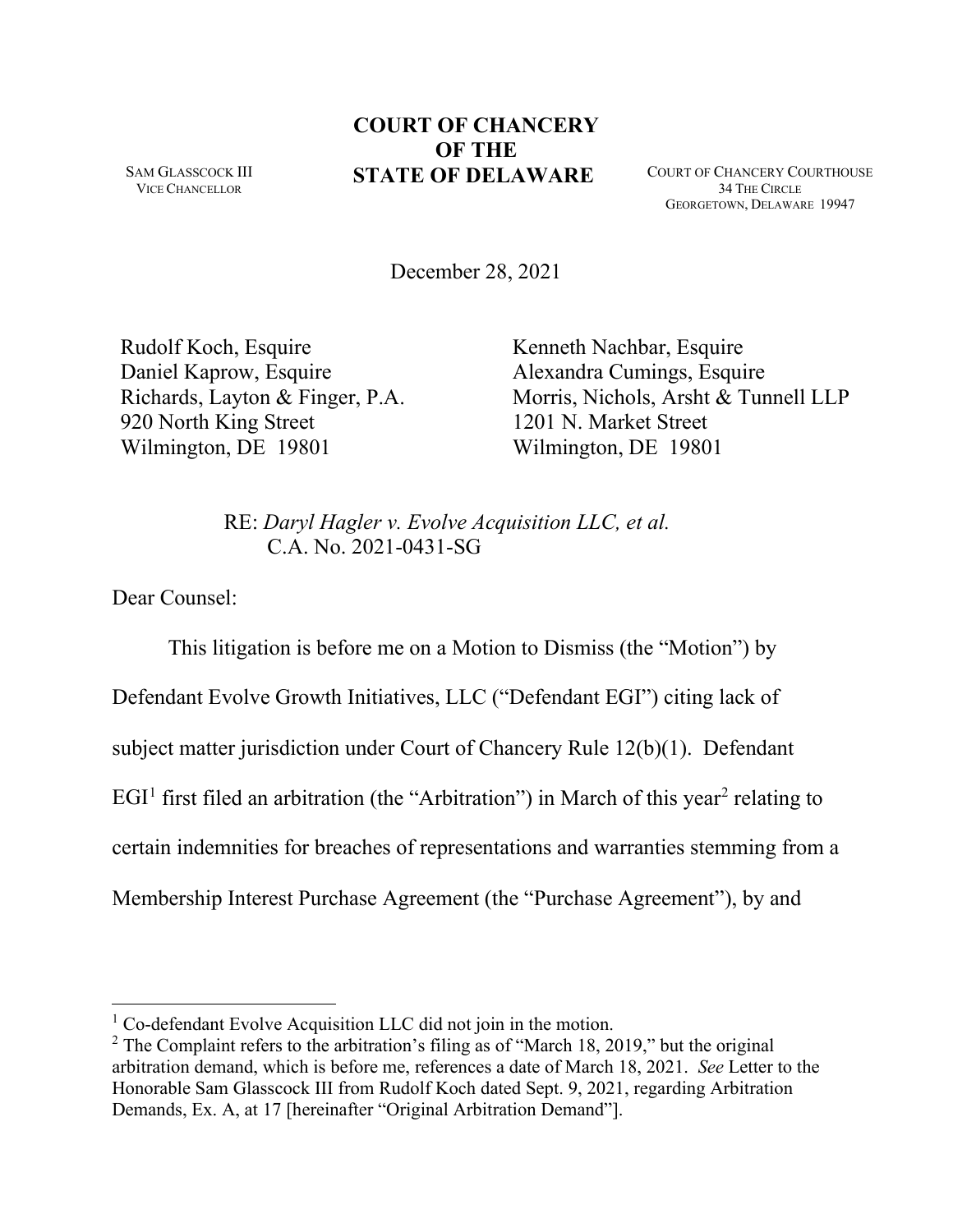between, among others, the Plaintiff Hagler and Defendant EGI.<sup>3</sup> Hagler then filed this action in May 2021, which EGI concludes was meant to preempt the Arbitration. Defendant EGI's position is that the Plaintiff's claims must be dismissed, as they must be pled in connection with the first-filed Arbitration, because the parties' agreement to arbitrate in the Purchase Agreement deprives me of jurisdiction. Any doubts about arbitrability, it avers, are matters for the arbitrators, and not this Court.

Delaware's jurisprudence in this realm does not represent, at least, a hobgoblin of little minds. Our caselaw makes clear that the right to arbitration is only so broad as the contractual agreement between parties to a dispute.<sup>4</sup> Nonetheless, Delaware policy strongly supports resolution of disputes by arbitration, with doubts concerning arbitrability resolved in favor of arbitration.<sup>5</sup> Questions of arbitrability—that is, substantive arbitrability—are matters for the court, not the arbitrator.<sup>6</sup> But this latter precept is overcome where the parties

<sup>&</sup>lt;sup>3</sup> Verified Compl. for Declaratory J., Breach of Contract, and Breach of the Implied Covenant of Good Faith and Fair Dealing,  $\P$  40, 35, 6, Dkt. No. 1 [hereinafter "Compl."].

<sup>4</sup> *See McLaughlin v. McCann*, 942 A.2d 616, 622 (Del. Ch. 2008) (citing *First Options of Chicago, Inc. v. Kaplan*, 514 U.S. 938, 944 (1995)).

<sup>5</sup> *Id.* at 621 (quoting *Mitsubishi Motors Corp. v. Soler Chrysler-Plymouth, Inc.*, 473 U.S. 614, 626 (1985)).

<sup>&</sup>lt;sup>6</sup> *Id.* at 621–22 (citation omitted) ("In applying those traditional state contract law principles to make a determination on substantive arbitrability . . . '[c]ourts should not assume that the parties agreed to arbitrate arbitrability unless there is 'clea[r] and unmistakabl[e]' evidence that they did so.").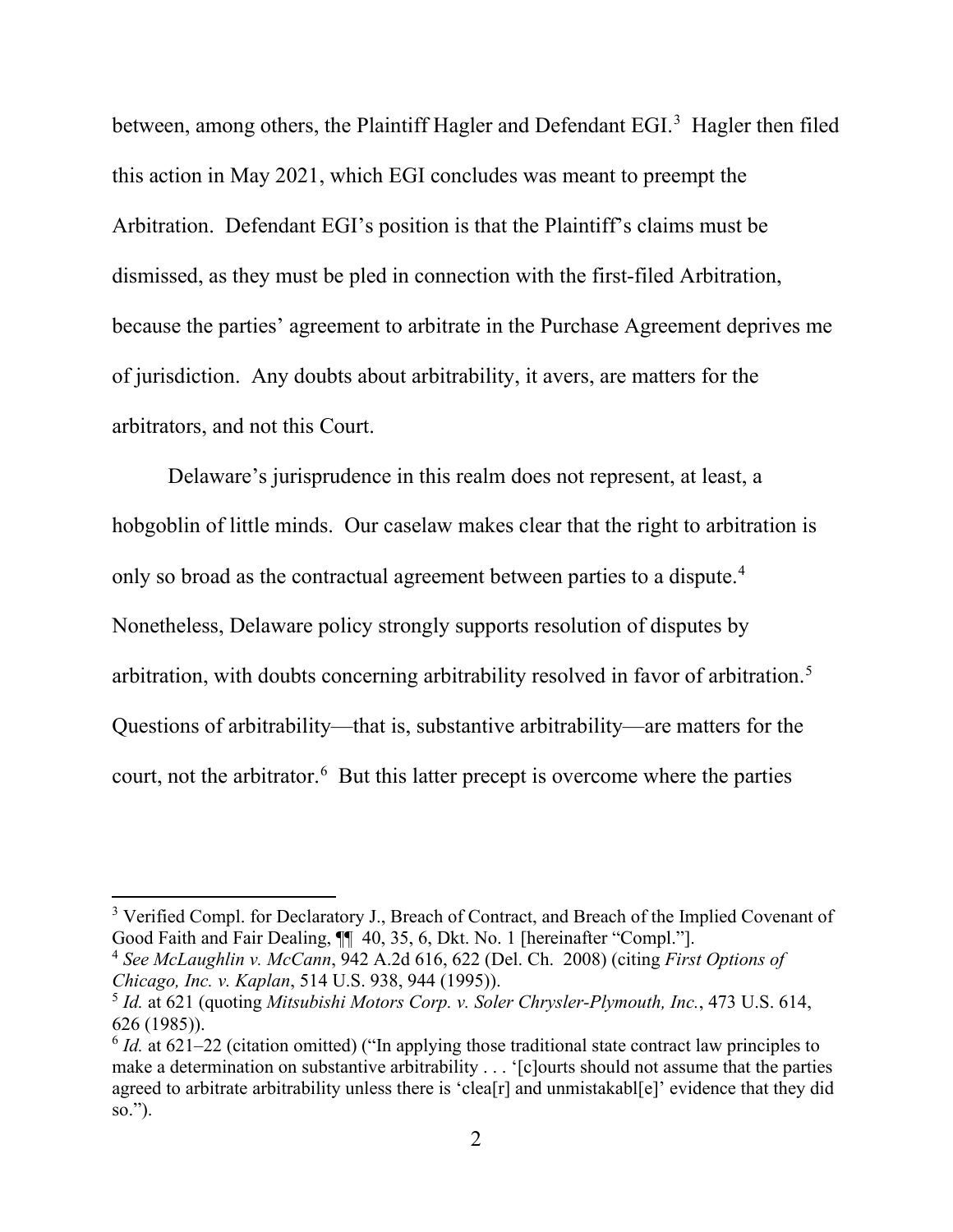clearly indicate in their contract that arbitrability is for the arbitrator.<sup>7</sup> Delaware law follows federal arbitration law,<sup>8</sup> and the majority federal rule is that, where parties have contractually adopted comprehensive rules that provide that arbitrability is for the arbitrator—for instance, the American Arbitration Association ("AAA") rules—the parties have thereby sufficiently demonstrated their agreement to submit arbitrability to the arbitrator, and not the court.<sup>9</sup> Delaware embraces the minority view, however, that something more than adoption of the AAA rules is needed to make "clear and unmistakable" that the parties wished an arbitrator to address substantive arbitrability.<sup>10</sup> That something more includes a broad contractual reference of issues to an arbitrator; thus, including a contractual carve-out for a court to exercise equitable jurisdiction, for instance, may be sufficient to cast doubt on the parties' intentions, and throw the threshold arbitrability question back to the court.<sup>11</sup> Nonetheless, simply adopting the AAA rules raises a strong presumption that the parties intended substantive

<sup>7</sup> *See id.* 

<sup>&</sup>lt;sup>8</sup> I note that federal arbitration law is followed by Delaware courts where the Delaware Uniform Arbitration Act is not specifically referenced in the subject document. *See* 10 *Del. C.* § 5702. The parties do not dispute whether the Delaware Uniform Arbitration Act is applicable here. <sup>9</sup> *See id.*; *see generally Willie Gary, LLC v. James & Jackson, LLC*, 2006 WL 75309 (Del. Ch. Jan. 10, 2006).

<sup>10</sup> *McLaughlin*, 942 A.2d at 622–23.

<sup>11</sup> *See, e.g.*, *James & Jackson, LLC v. Willie Gary, LLC*, 906 A.2d 76, 81 (Del. 2006).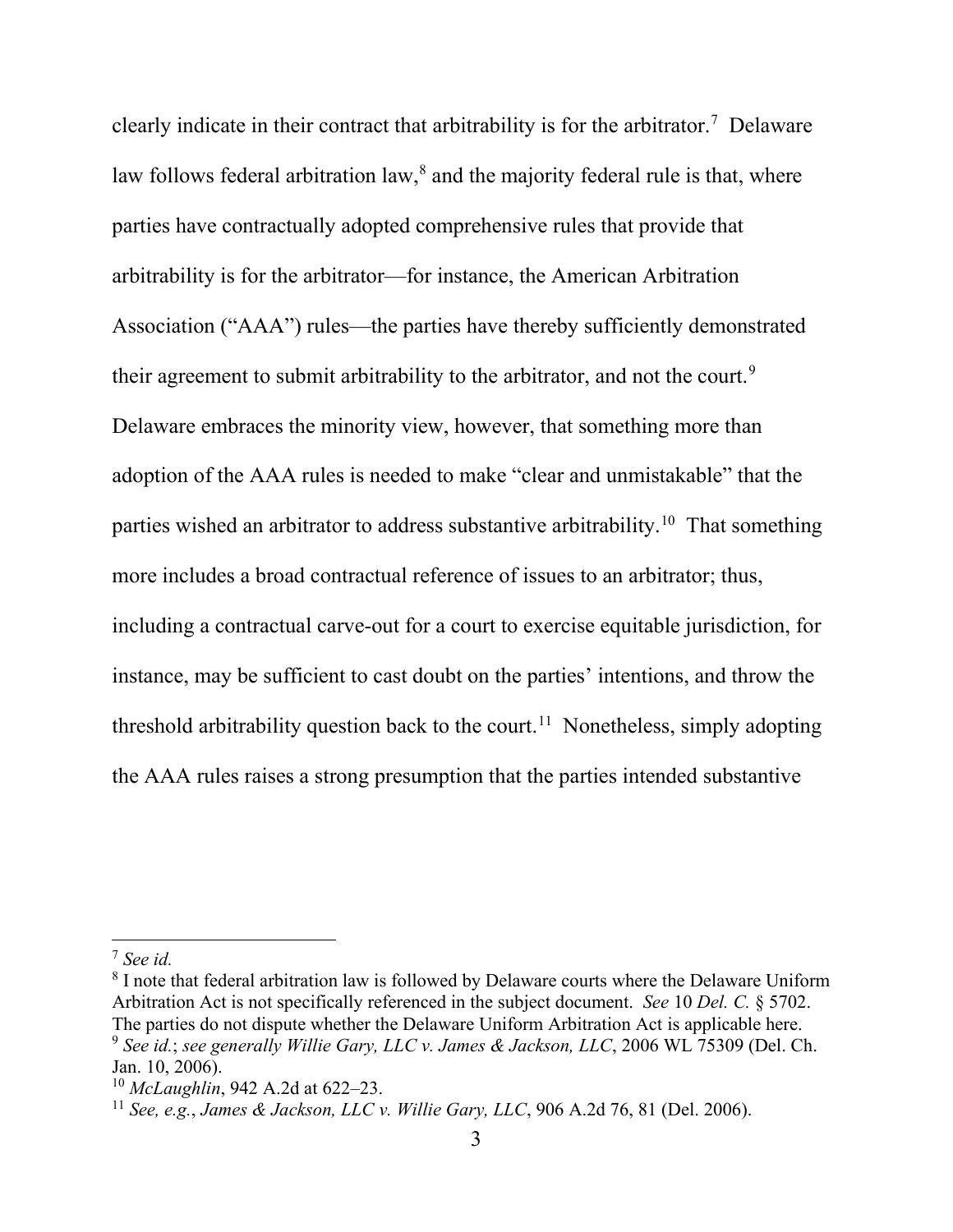arbitrability for the arbitrator, not the court.<sup>12</sup> And where substantive arbitrability is for the arbitrator, a court may not dismiss even a frivolous claim of arbitrability, but must submit the matter for arbitration.<sup>13</sup>

With this guidance in mind, I find that the arbitrability of the issues raised in the Plaintiff's Complaint must be referred to an arbitrator, for the reasons below.

## 1. Background Facts

The facts underlying the instant Motion, as well as the Arbitration, largely arise from the text of the Purchase Agreement.<sup>14</sup> The identities of each of the parties in the contexts of the Purchase Agreement, the Arbitration and this instant action are somewhat complex.

Defendant EGI was the target company under the Purchase Agreement.<sup>15</sup> As a limited liability company, Defendant EGI had three members, each a Seller under the Purchase Agreement.<sup>16</sup> The Sellers are not party to this suit.<sup>17</sup>

<sup>&</sup>lt;sup>12</sup> *McLaughlin*, 942 A.2d at 625 (referencing the "heavy presumption" that referencing the AAA Rules suggests an agreement between the parties that an arbitrator, not a court, should resolve disputes about substantive arbitrability).

<sup>13</sup> *Henry Schein, Inc. v. Archer & White Sales*, 139 S. Ct. 524, 529 (2019).

 $14$  I note that, while the Purchase Agreement appears to have been amended three times, I only have the text of the Purchase Agreement itself and the text of its third amendment available to me. No party has argued that either of the first or second amendment contained different operative language, so I assume without deciding that I can rely on the text of the Purchase Agreement as amended by the third amendment.

<sup>&</sup>lt;sup>15</sup> *See* Opening Br. Supp. of Def. Evolve Growth Initiatives, LLC's Mot. to Dismiss Verified Compl., Ex. A, at 1, Dkt. No. 7 [hereinafter "Purchase Agreement"].

<sup>16</sup> *See* Purchase Agreement, at Annex I.

<sup>17</sup> *See generally* Compl.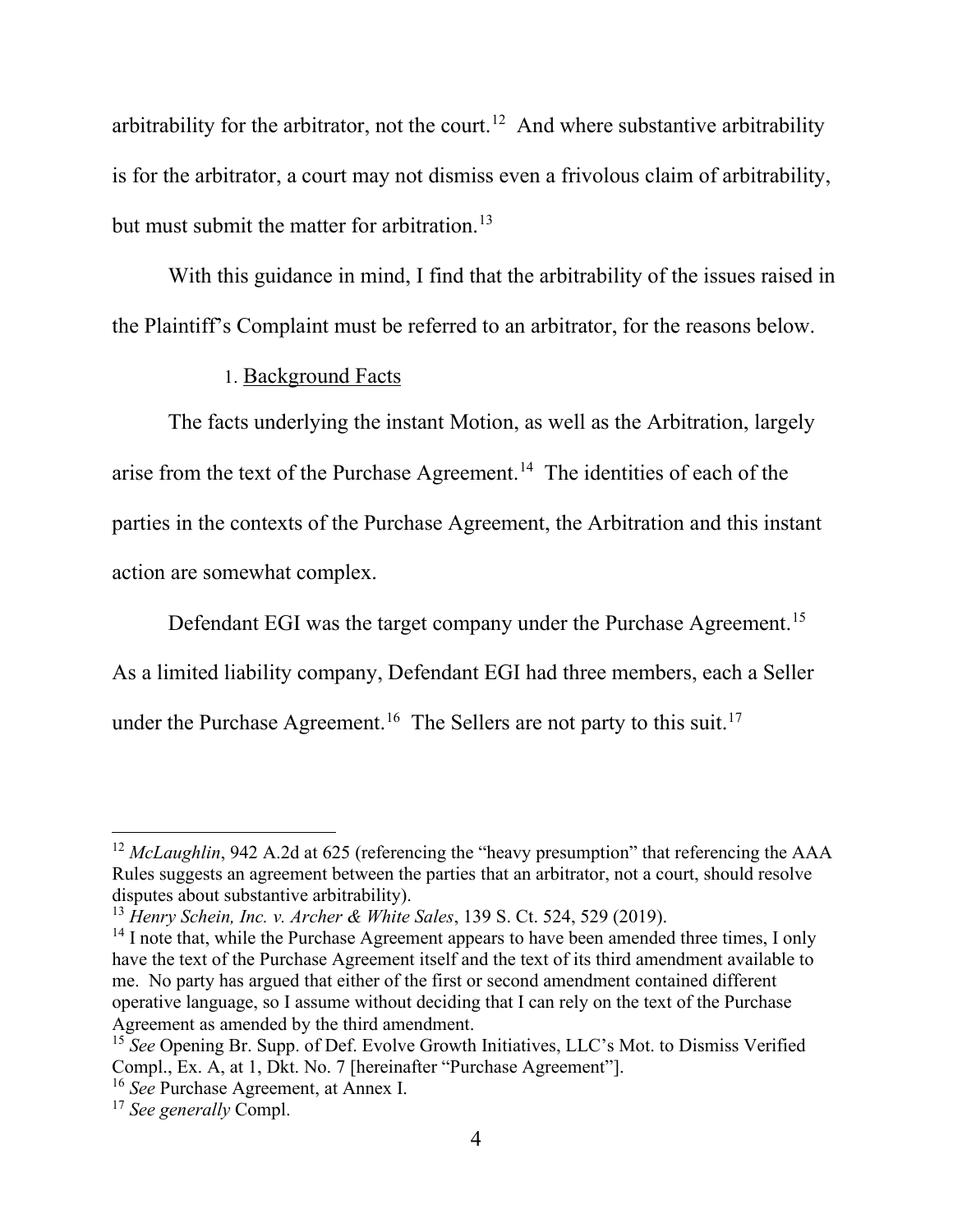The Plaintiff here is Daryl Hagler, the Sellers' Representative under the Purchase Agreement.18

The Arbitration was brought by Defendant EGI and two associated entities not parties to this litigation against Hagler and the Sellers.<sup>19</sup>

Defendant Evolve Acquisition LLC merged into Defendant EGI and is the other named defendant in this litigation.20

Defendant EGI, Plaintiff Hagler, the Sellers, and Defendant Evolve

Acquisition LLC are the parties to the Purchase Agreement.<sup>21</sup>

Under the Purchase Agreement, Evolve Acquisition LLC bought all of the

membership interests in EGI belonging to each of the three Sellers.<sup>22</sup> The

Purchase Agreement provided for a \$10 million indemnification escrow account.<sup>23</sup>

The overwhelming majority of this money remains in escrow as of the date of the

Complaint and was due to be released in two installments on March 19, 2021 and

December 19, 2021.<sup>24</sup> Just prior to the March date, Defendant EGI and its counsel

<sup>18</sup> *See id.* at 1.

<sup>19</sup> *See* Opening Br. Supp. of Def. Evolve Growth Initiatives, LLC's Mot. to Dismiss Verified Compl. 1, 3, Dkt. No. 7 [hereinafter "OB"]; *see also* Compl. ¶ 40 (identifying the arbitration proceeding as ongoing but not identifying all pertinent parties).

<sup>20</sup> *See generally* Compl.; *see also* OB 3. Evidently, Defendant EGI and Evolve Acquisition LLC have merged since the performance of the Purchase Agreement. This is pled in the papers, but the background facts provided do not explain the process by which these entities became one and the same.

<sup>21</sup> *See* Purchase Agreement, at 1.

<sup>22</sup> *See generally id*. 23 *See* Compl. ¶ 29.

<sup>24</sup> *Id.* ¶ 34.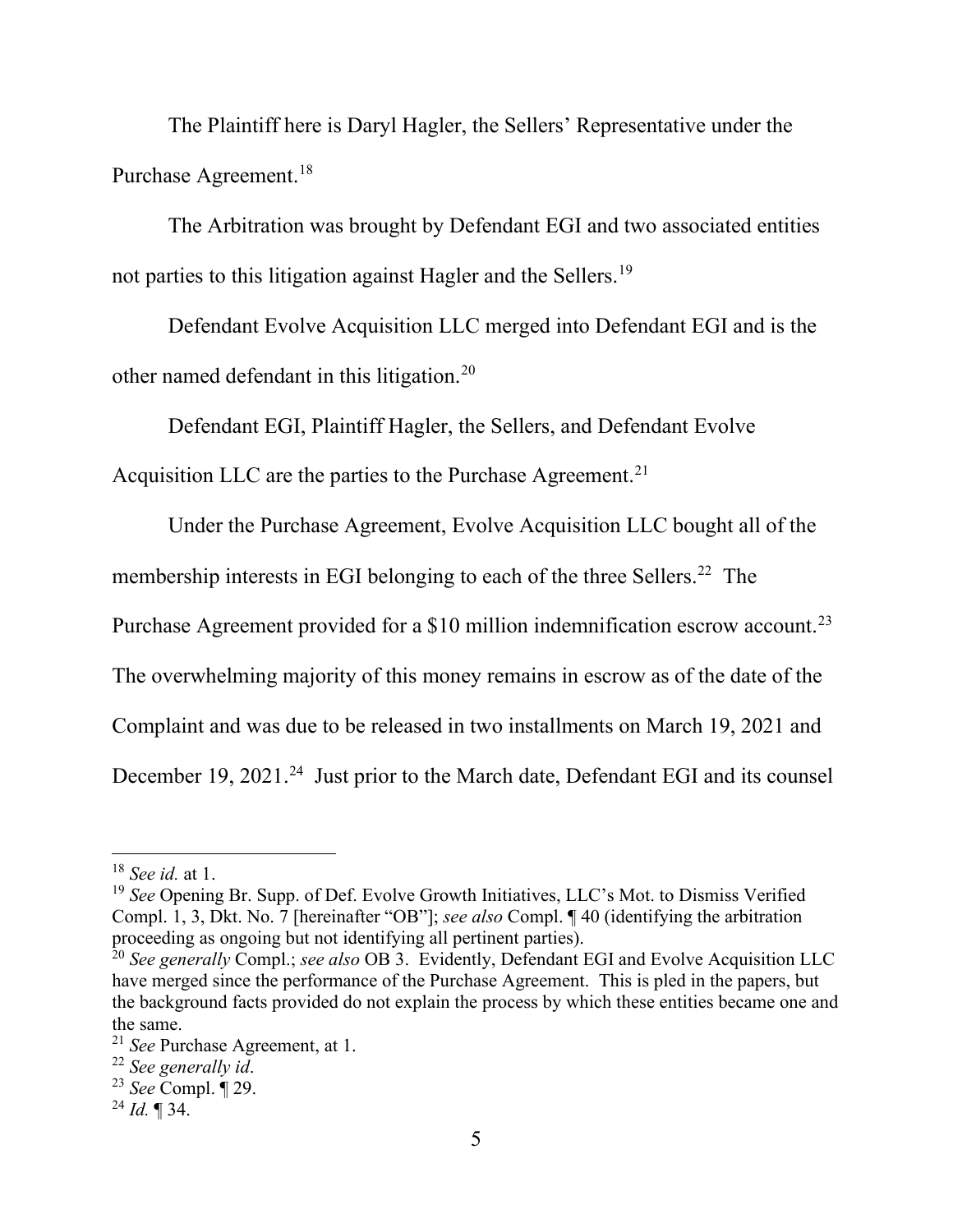sent a letter claiming that certain financial figures in connection with the Purchase Agreement were improperly calculated and "intentionally inflated."25 On March 18, 2021, Defendant EGI filed its arbitration proceeding seeking indemnification with respect to the financial figures, which purportedly affected the purchase price paid under the Purchase Agreement, and certain "Other Losses."26

Section 9 of the Purchase Agreement deals with indemnification for a number of claims that could arise under the agreement and the procedure for so proceeding with indemnification claims.<sup>27</sup> Section 9.2 indicates that the Sellers were responsible for indemnifying the purchaser (Evolve Acquisition LLC) and its affiliates "in respect of any Losses which [Evolve Acquisition LLC and its affiliates] may suffer as a result of, in connection with or relating to any of" fourteen various enumerated types of claims.28 Among the types of indemnifiable claims listed are claims arising from any breach or inaccuracy in any representation or warranty, and any claim arising from the calculation of the purchase price.29 Per Defendant EGI's briefing, the claims brought in the Arbitration are due indemnification under this provision, as they fit into one or more of the enumerated categories.<sup>30</sup>

<sup>25</sup> *See id.* ¶ 35.

<sup>26</sup> *Id.* ¶¶ 40, 35, 6, 36 n.1; *see also* Original Arbitration Demand.

<sup>&</sup>lt;sup>27</sup> Purchase Agreement, at 55–61.

<sup>28</sup> *Id.* at 55–57.

<sup>29</sup> *Id.* 

 $30$  OB 5.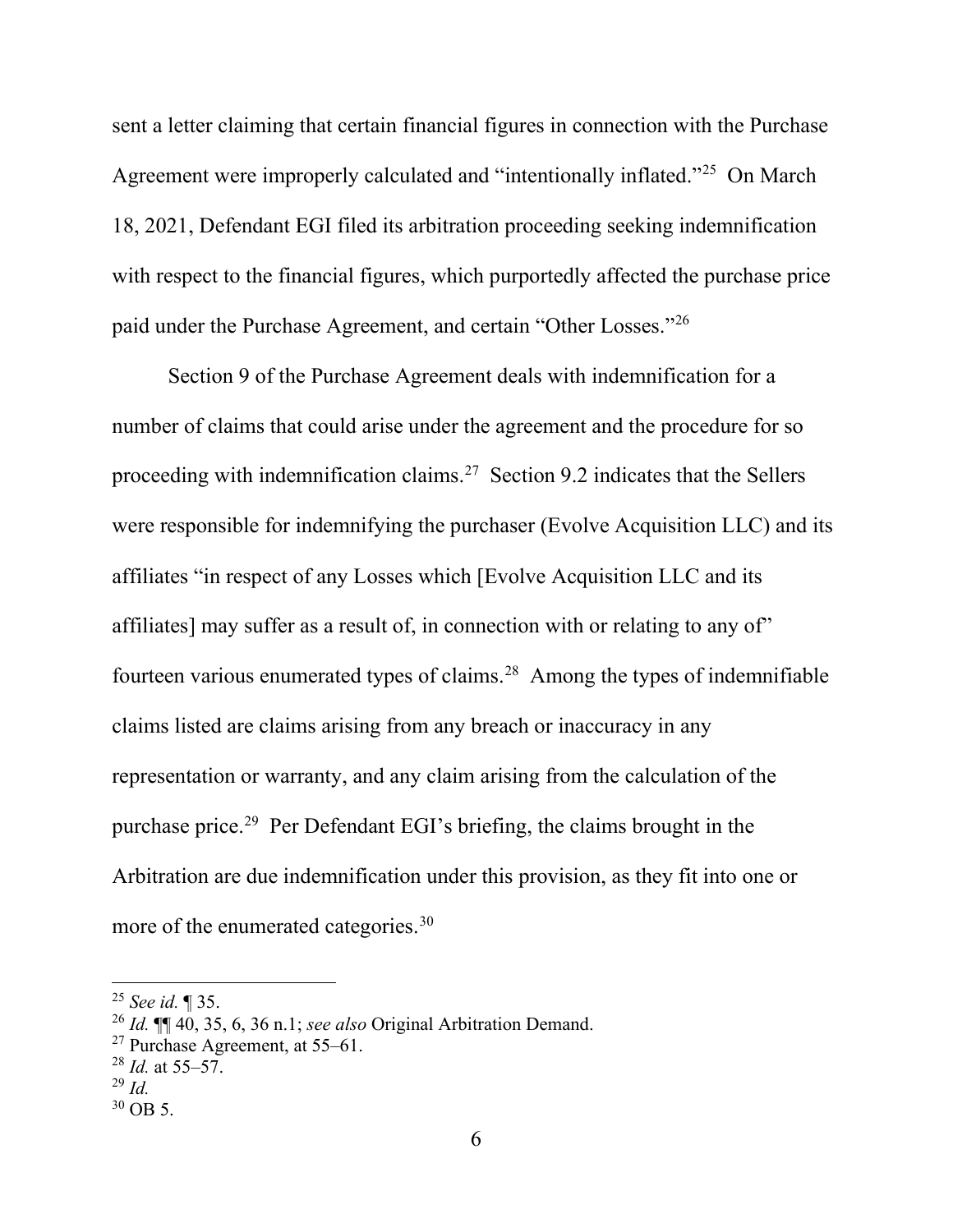The Purchase Agreement includes an arbitration provision in Section 9.6,

which reads in pertinent part as follows:

- (a) Any dispute or controversy arising between the parties to this Agreement in connection with the amount of any indemnity owed pursuant to Section 9.2 or Section 9.3 shall be determined and settled by arbitration in New York, New York, by a panel of three members who shall be selected, and such arbitration shall be conducted, in accordance with the commercial arbitration rules of the American Arbitration Association, as then in effect . . . .
- (b) Notwithstanding anything to the contrary in this Agreement, each party retains the right to bring a proceeding before a court (or seek judicial assistance) to compel arbitration in accordance with Section 9.6(a), enforce an arbitration award granted pursuant to the procedure set forth in  $Section 9.6(a)$  or to obtain injunctive relief hereunder.<sup>31</sup>

Section 9.9 of the Purchase Agreement provides that the indemnification

remedies under the contract are the "sole and exclusive monetary remedies" of the indemnified parties for both of the buyer and seller, respectively, except "in the case of fraud or intentional misrepresentation . . . ."32 Additionally, Section 9.7 discusses at length the procedure for any third-party indemnification claims.<sup>33</sup>

Beyond indemnification, fraud, and misrepresentation, the Purchase

Agreement also includes a provision entitled "Consent to Jurisdiction" in Section

12.13.34 The Consent to Jurisdiction section identifies the appropriate jurisdiction

for "any Proceeding" against (1) Lender Related Parties, as defined in the Purchase

<sup>&</sup>lt;sup>31</sup> Purchase Agreement, at 59.

<sup>32</sup> *Id.* at 61.

<sup>33</sup> *Id.* at 59–61.

<sup>34</sup> *Id.* at 59–60, 73.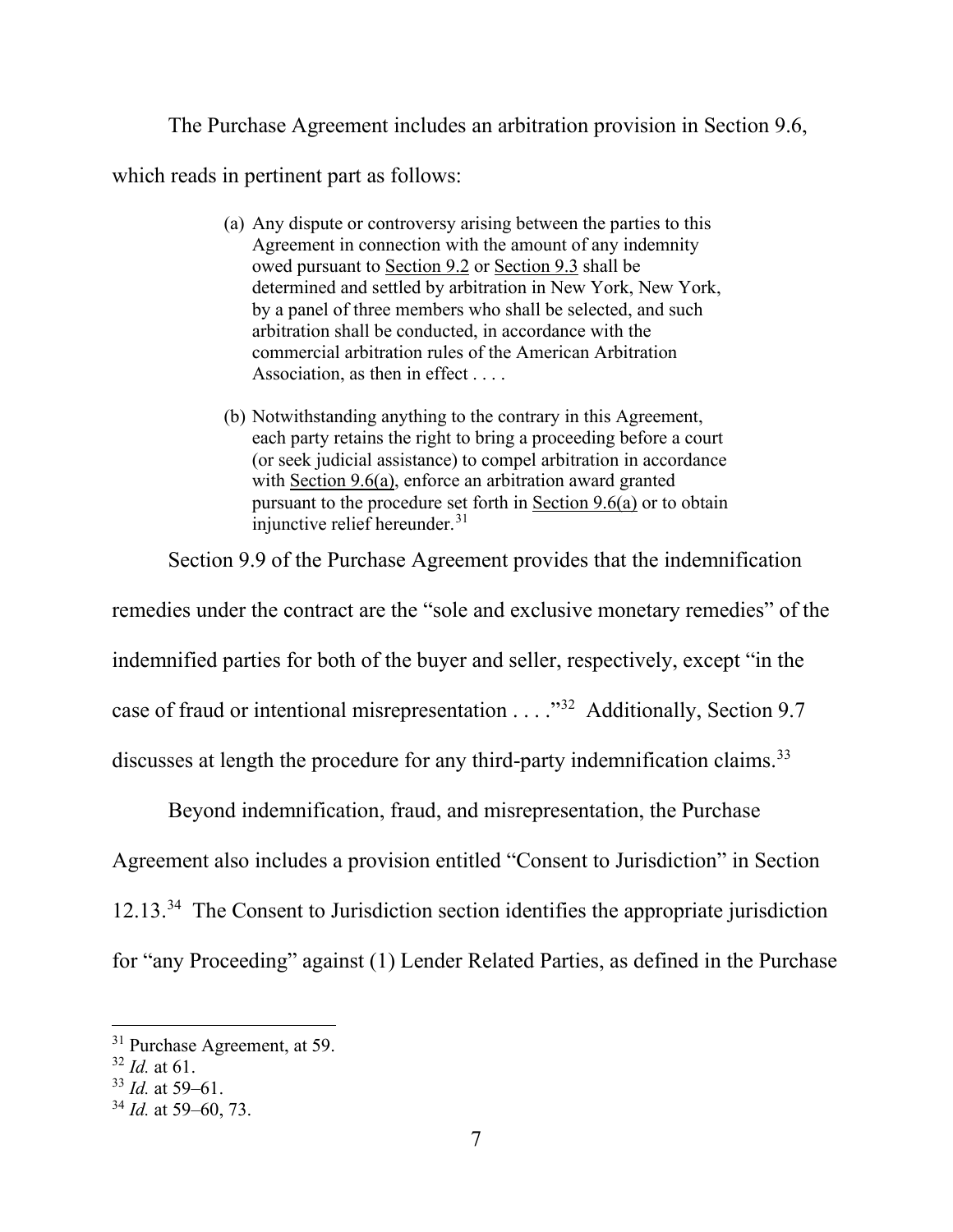Agreement (not relevant here), and (2) "other Persons."35 "Person" is defined in the Purchase Agreement as "an individual, partnership, corporation, limited liability company, association, joint stock company, trust, joint venture, unincorporated organization, Government Entity or department, agency or political subdivision thereof or other entity."<sup>36</sup> The definition of "Proceeding" includes both actions/suits and "any arbitration proceeding."37

The parties disagree about the scope of Section  $12.13$ ,<sup>38</sup> but it is clear from the face of the contract that the vast majority of foreseeable claims likely to arise from the Purchase Agreement among the parties before me would fall into the indemnification subsections of Section 9.

Finally, Section 12.8 of the Purchase Agreement provides guidance with respect to the construction of certain words, including "hereunder." The text of the agreement indicates that when "hereunder" (among other words) is used in the contract, that reference should be taken as a reference to the Purchase Agreement as a whole, rather than to any particular provision of the agreement.<sup>39</sup>

<sup>35</sup> *Id.* at 73.

<sup>36</sup> *Id.* at Ex. A.

 $37$  *Id.* 

<sup>38</sup> *See generally* Pl. Daryl Hagler's Br. Opp'n to Def. Evolve Growth Initiatives, LLC's Mot. to Dismiss the Verified Compl. [hereinafter "AB"]; *see also* Reply Br. Supp. of Def. Evolve Growth Initiatives, LLC's Mot. to Dismiss Verified Compl.

<sup>39</sup> Purchase Agreement, at 71.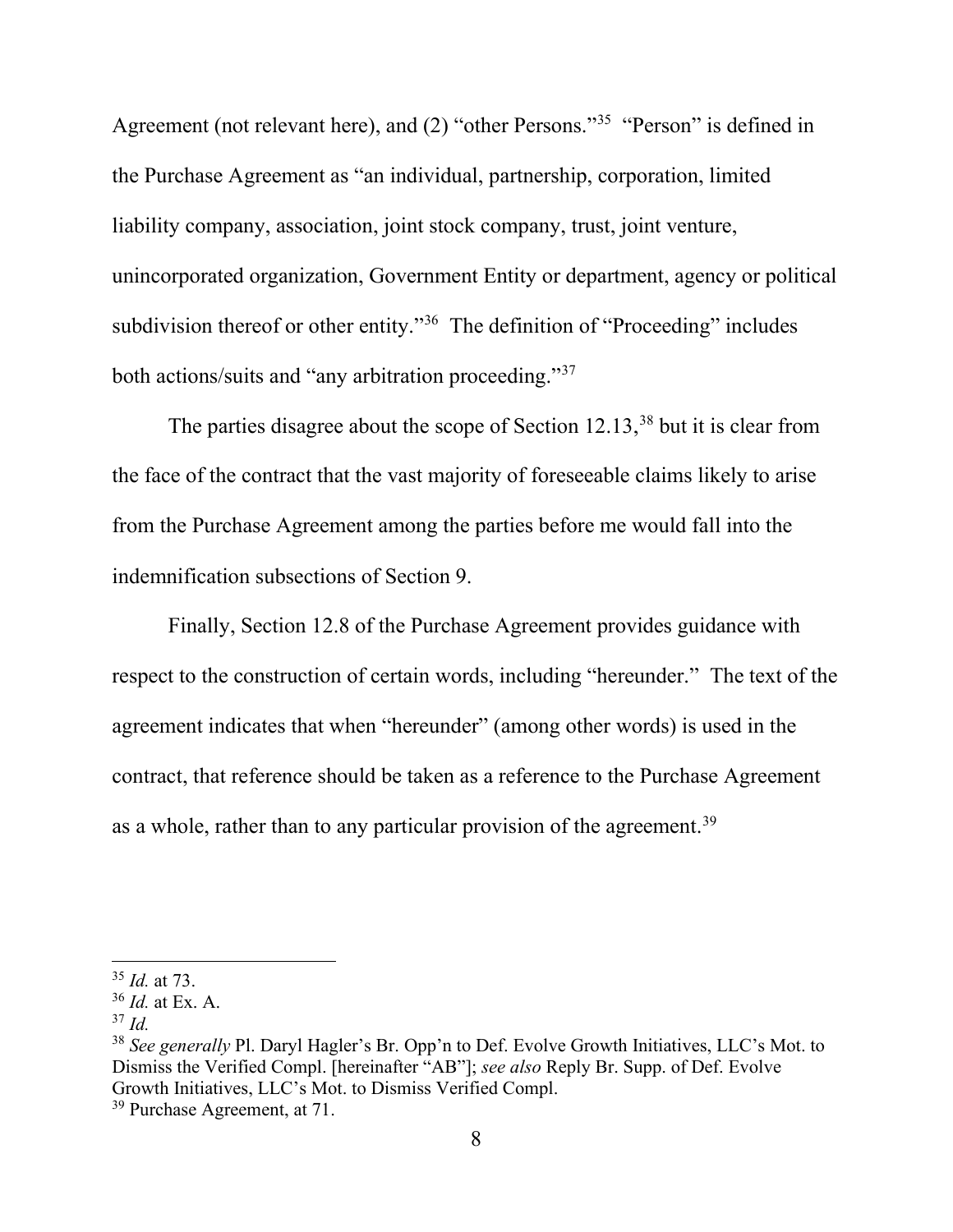The Plaintiff's Complaint brings claims for declaratory judgment regarding the same financial figures at issue in the Arbitration,  $40$  breach of contract,  $41$  and breach of the implied covenant of good faith and fair dealing.<sup>42</sup> The declaratory judgment claim also prays that this Court will enjoin Defendant EGI to execute a "disbursement request" to release the indemnity escrow monies to the Sellers.<sup>43</sup> The parties disagree as to whether these claims are responsive in nature to the Arbitration.<sup>44</sup> Determining whether this Court has subject matter jurisdiction is a necessary predicate to reaching any of the Plaintiff's substantive claims.

## 2. Analysis

If the parties have agreed to arbitrate the claims at issue, I have no jurisdiction here. The right to invoke arbitration to defeat jurisdiction of this Court arises, if at all, from contract.<sup>45</sup> The parties here disagree as to whether the issues raised in the Complaint are subject to arbitration. The first-order question I must address is whether that disagreement is itself a matter for the Court, or whether it is reserved to the arbitrators. In resolving this question, I must, again, turn to the

<sup>40</sup> Compl. ¶¶ 47–51.

 $^{41}$  *Id.*  $\P$  $\overline{}}$  52–57.

 $^{42}$  *Id.*  $\P\P$  58–66.

 $^{43}$  *Id.*  $\overline{9}$  51.

<sup>44</sup> *See generally* OB (arguing that these claims are properly brought as procedural defenses in the Arbitration); *see generally* AB (arguing that the claims have their own independent merit and are not merely responsive to the Arbitration).

<sup>45</sup> *Willie Gary*, 906 A.2d at 78–79 (quoting *Howsam v Dean Witter Reynolds, Inc.*, 537 U.S. 79, 83 (2002)).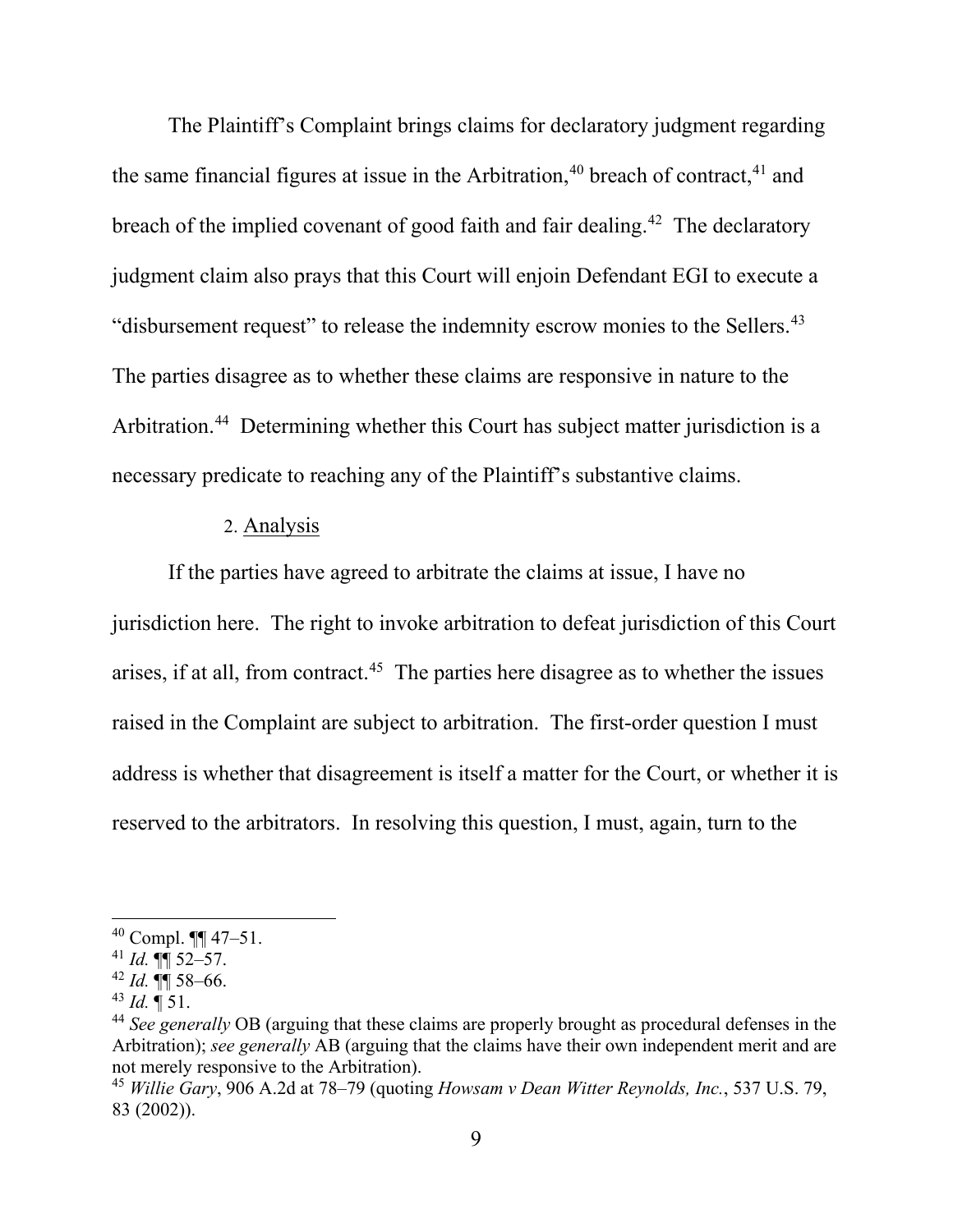contract. The default rule is that arbitrability is a question for the courts, unless the contract at issue provides otherwise. 46 The contract here does not explicitly address the question. Under our caselaw, however, the parties are considered to have explicitly and clearly provided for arbitrability to be an issue for the arbitrator where they have "generally provide [d]" for arbitration of all disputes, and "incorporate[d] a set of arbitration rules" (such as the AAA rules) that provide for the arbitrator to address the issue.<sup>47</sup> The parties chose AAA rules here. That choice creates a "heavy presumption" that substantive arbitrability is to be decided by the arbitrators; such presumption is overcome where the carve-outs to arbitration are "so obviously broad and substantial" as to indicate that the parties, notwithstanding their adoption of the AAA rules, intended arbitrability to be for the court.48

Here, the Plaintiff points to the contractual dispute-resolution scheme under Section 12.13 as a broad carve-out from arbitration, indicating substantive arbitrability is an issue for this Court. It is true that proceedings involving the "Lender Related Parties" and "other Persons" are assigned venues in court in the Purchase Agreement. As for the parties here, however, representatives of the buyer and the sellers, virtually all non-fraud actions are subject broadly to

<sup>46</sup> *Id.* 

<sup>47</sup> *Willie Gary*, 906 A.2d at 80.

<sup>48</sup> *McLaughlin*, 942 A.2d at 625.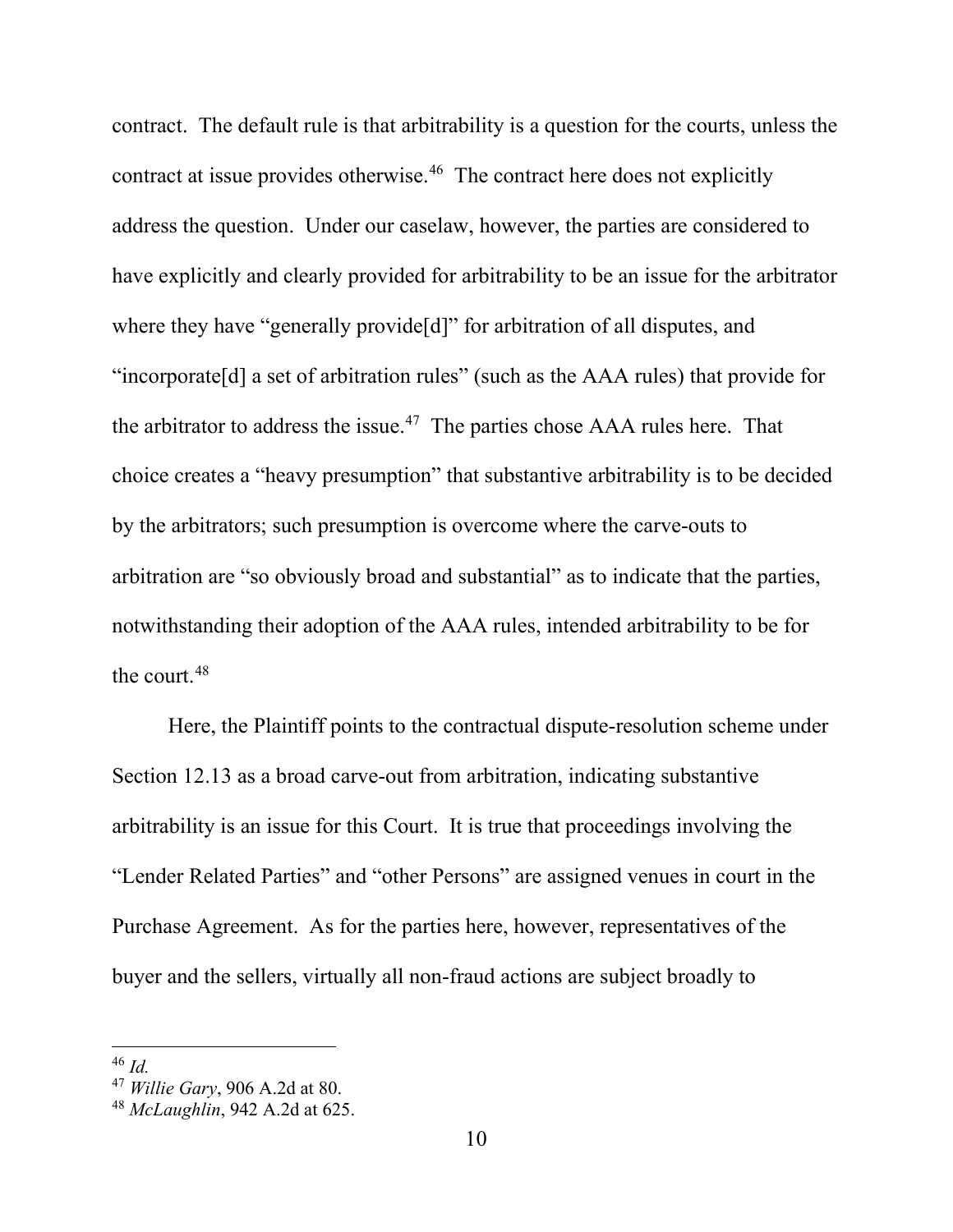arbitration: "*Any dispute* or controversy arising between the parties to this Agreement *in connection with* the amount of any indemnity owed pursuant to Section 9.2 or Section 9.3 shall be determined and settled by arbitration  $\dots$ ."<sup>49</sup> "In a case where there is any rational basis for doubt about [whether the parties intended an arbitrator to determine arbitrability], the court should defer to arbitration, leaving the arbitrator to determine what is or is not before her."50 The broad submission of all disputes relating to escrow to arbitration, along with the adoption of the AAA rules, at least raises such a doubt here.

The Plaintiff, citing *Willie Gary*, notes that the arbitration clause has an equity carve-out.51 That carve-out, unlike in *Willie Gary*, is not a general reservation of equitable jurisdiction to the courts. The Agreement provides that each party has the right to seek court intervention in three cases: to "[1] compel arbitration in accordance with Section 9.6(a), [2] enforce an arbitration award granted pursuant to the procedure set forth in Section 9.6(a) or [3] to obtain injunctive relief hereunder."52 As I read this provision, it provides a limited role for equity: to compel arbitration; to enforce an arbitration award; or to provide similar "injunctive relief hereunder." The Plaintiff raises that Section 12.8 of the

<sup>49</sup> Purchase Agreement, at 59 (emphasis added).

<sup>50</sup> *McLaughlin*, 942 A.2d at 625.

<sup>51</sup> *See Willie Gary*, 2006 WL 75309, at \*9.

<sup>52</sup> Purchase Agreement, at 59.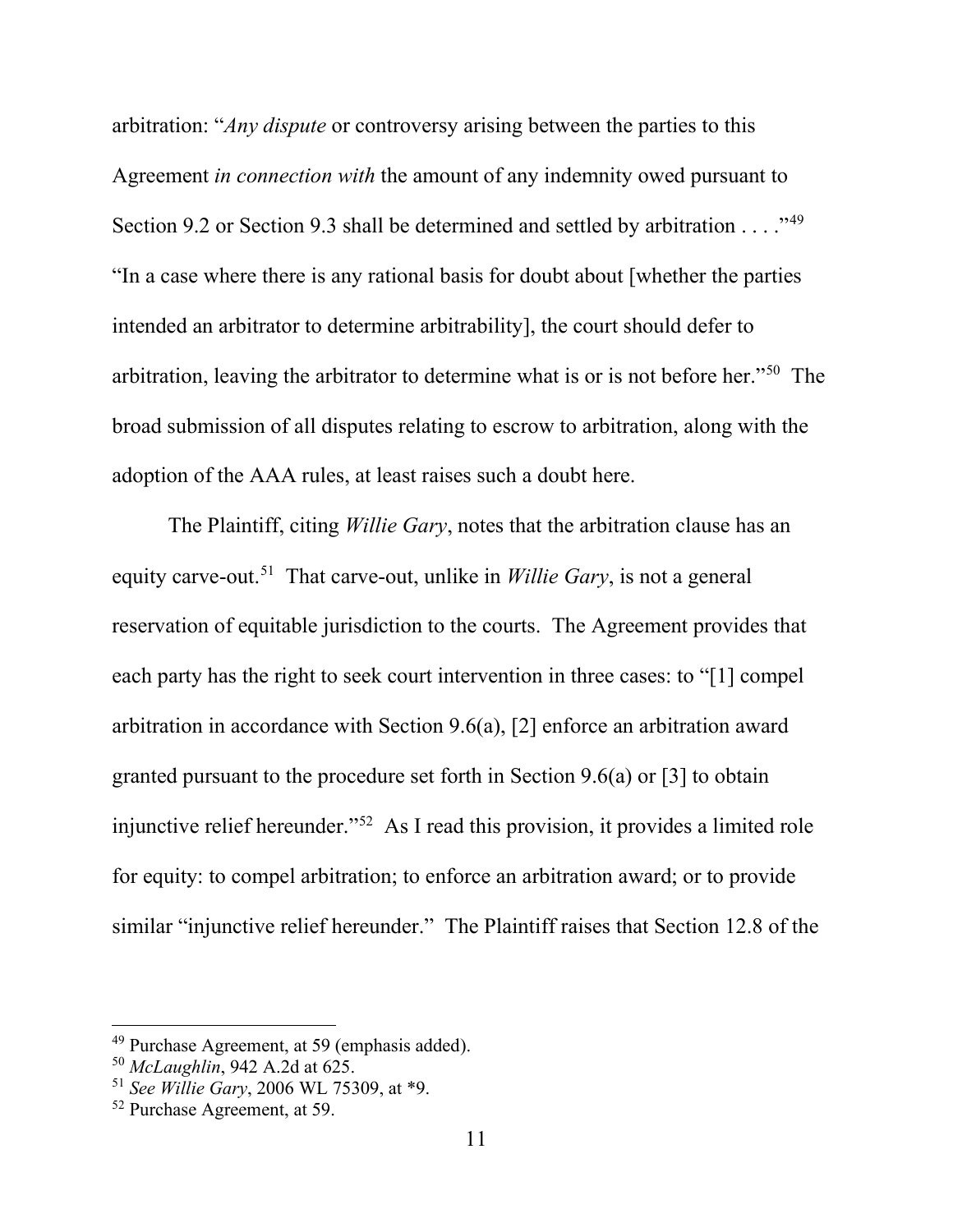Agreement indicates that "hereunder" is to be read, generally, as under the Agreement in its entirety;<sup>53</sup> accordingly, he argues that any request for injunctive relief takes the dispute out of the arbitration provision. This would be a broad carve-out indeed. But the Plaintiff's reading is not sensible; it renders the first two provisions—enforcing arbitrability—surplusage.54 In context, the only type of court-provided injunctive relief available "in connection with the amount of any indemnity owed" *is in aid of arbitration*. Injunctive relief "hereunder" must refer to relief of that ilk.<sup>55</sup>

Concerning the amounts in escrow, the parties agreed to a broad arbitration provision, adopting rules assigning substantive arbitrability to an arbitral panel. The Plaintiff argues that its Complaint does not, strictly speaking, address the escrow.56 Since I have found that the arbitration clause broadly provides for arbitration of all disputes "in connection with" the amounts in escrow, and adopts the AAA rules concerning substantive arbitrability, the issue of whether the

<sup>53</sup> *Id.* at 71.

<sup>54</sup> *See, e.g.*, *Kuhn Constr., Inc. v. Diamond State Port Corp.*, 990 A.2d 393, 396–97 (Del. 2010) (citation omitted) ("We will read a contract as a whole and we will give each provision and term effect, so as not to render any part of the contract mere surplusage.").

<sup>55</sup> That is, the language is subject to the rule of *ejusdem generis*, that where a general follows a specific, the general relates to the specific*. See, e.g., SPay, Inc. v. Stack Media Inc.,* 2021 WL 1009181 (Del. Ch. Dec. 21, 2021).

<sup>56</sup> *See* AB 18.